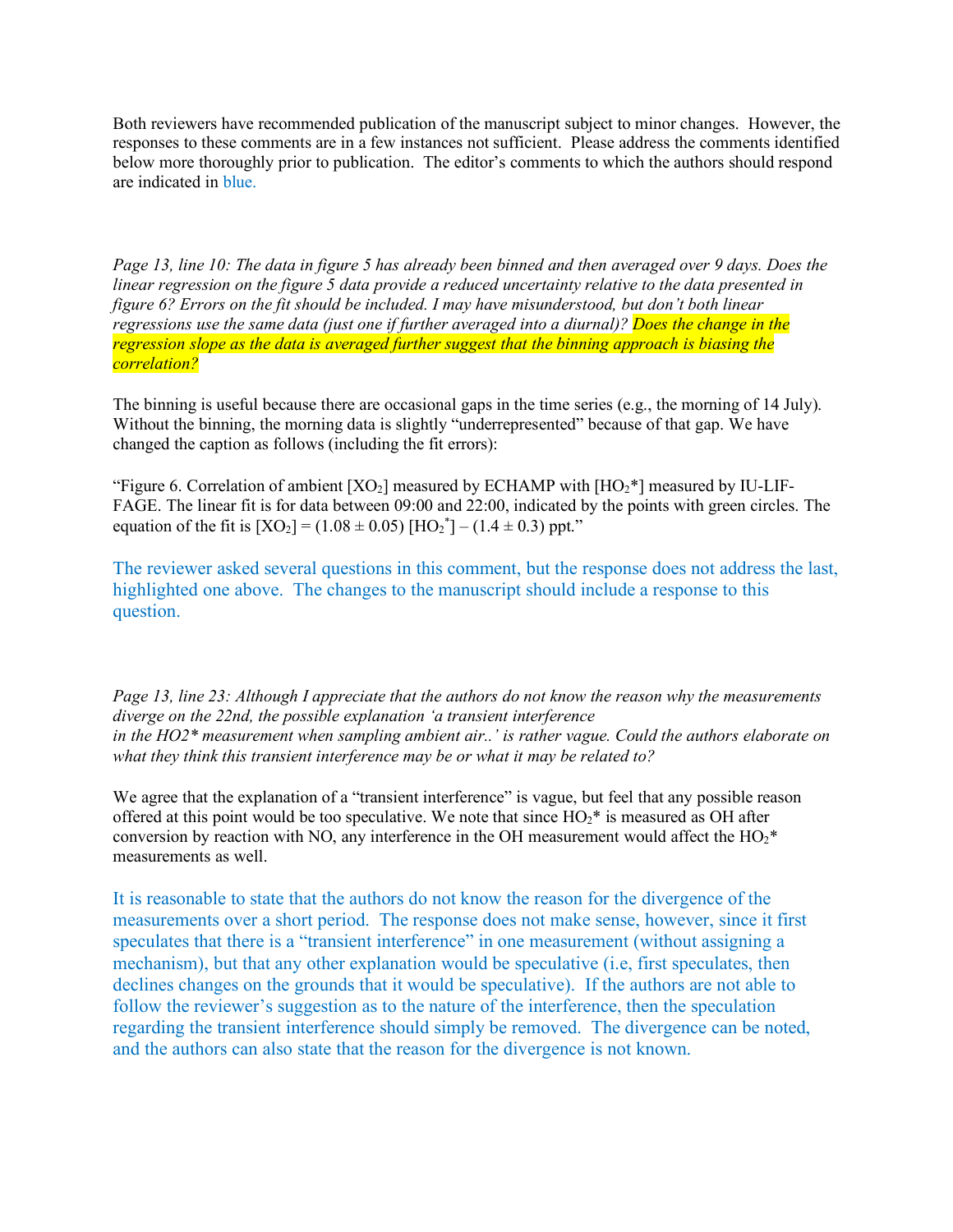*Section 3.3: in general, there is a lot to consider when comparing HO2\* and XO2 measured and modelled. The ratio varies with RO2 type present and calibration differences also need to be considered. A table detailing the measured HO2\*, XO2 and XO2:HO2\* and the 4 modelled HO2\*, XO2 and XO2:HO2\* on the individual days and campaign average would help to clarify the text.*

We hope that the majorly revised paragraph quoted earlier (starting with "A bi-variate linear regression...") has clarified these issues. Furthermore, the results from the 4 models are shown in the SI.

Can the authors provide the requested table, highlighted above? The comment has not been addressed.

*The paper describes the measurement of peroxy radicals (HO2, RO2) with two different techniques. The LIF-FAGE technique by Indiana University was originally designed to measure solely HO2 radicals by chemical conversion with NO to OH, which is then detected by LIF. However, different experimental studies (including a study by authors of this paper) have shown that the technique is also sensitive to specific RO2 radicals with different sensitivities when the instrument is tuned for maximum HO2-to-OH conversion efficiency. The measured quantity is called HO2\*. The new ECHAMP technique, a chemical amplifier using ethane instead of CO, is designed to measure the sum of HO2 and all RO2 species. Due to different amplifier chain lengths for different radical species, the resulting quantity XO2 is a proxy for the total peroxy radical concentration. Comparing the measurements by the two techniques sounds like comparing apples with oranges. The present paper demonstrates that such a comparison can be done in a* 

*meaningful way, if the instruments are carefully characterized and additional information about the peroxy radical speciation is available (here from box model calculations constrained by measured trace gases). The direct comparison of the conceptually different calibration methods (photolysis of water vapor vs. photolysis of acetone) and the field comparison show that the measurement techniques yield consistent data within the specified experimental uncertainties. These findings suggest that the two described methods can also be used for meaningful tests of atmospheric chemistry models, if the measured peroxy radicals (HO2\*, XO2) are appropriately simulated by the model by taking RO2-specific weighting factors of the instruments into account. This requirement should be explicitly stated in the conclusions.*

*Furthermore, recent progress in the measurement of HO2 by LIF-FAGE instruments should be mentioned. It has been shown that the interference by RO2 can be avoided by reducing the concentration of NO that is used for conversion to OH (e.g. Fuchs et al., 2011; Whalley et al., 2013; Feiner et al., 2016; Tan et al., 2017).* 

This section has been re-written as follows:

*"*The sensitivity of the LIF-FAGE technique to each type of organic peroxy radical varies with the amount of NO added for the conversion and is instrument-dependent but in general is highest (up to  $\sim$ 90%) for β–hydroxy peroxy radicals derived from alkenes and lowest for those derived from small alkanes (Fuchs et al., 2011; Lew et al., 2018; Whalley et al., 2013). This RO<sub>2</sub> interference can be greatly reduced by use of lower NO concentrations or reaction times, yielding conversion efficiencies for isoprene-RO2 lower than 20% (Feiner et al., 2016;Fuchs et al., 2011;Tan et al., 2017;Whalley et al.,  $2013$ ."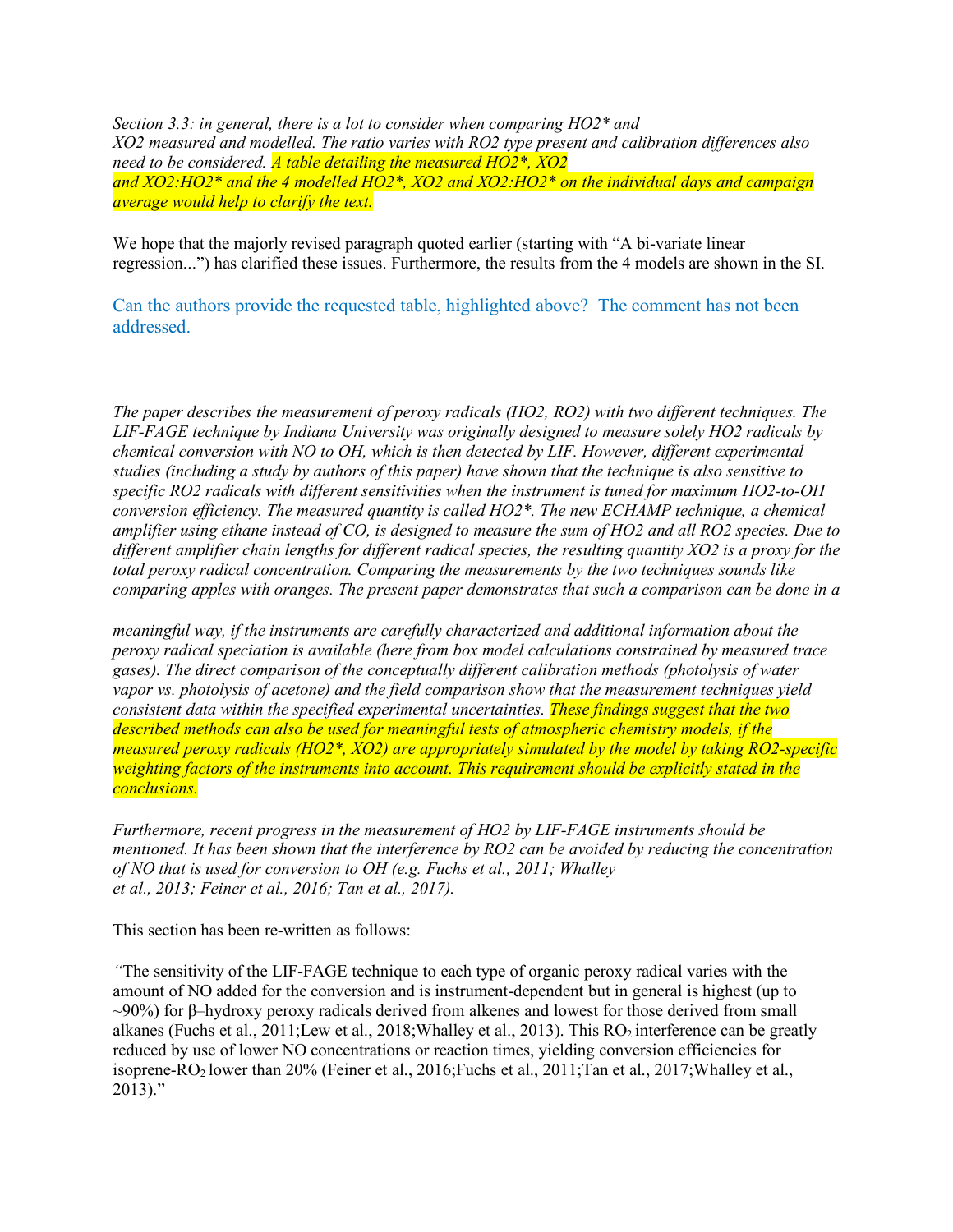It is not clear that the change addresses the comment highlighted by the reviewer above. An explicit statement that the comparison between the two techniques is meaningful if an appropriate model simulation demonstrates them to be comparable should be included. Alternatively, if the authors disagree with the comment, they should state their reasoning.

*(2) In the experimental section, the authors point out that the use of ethane instead of CO offers advantages. Safer operation is obviously a plus. However, I don't understand* 

*why the choice of ethane reduces the sensitivity on relative humidity. Is this due to the reduced chain length? Is there evidence for water influence on the OH+CO reaction? To my knowledge, the water effect has been attributed to the reaction HO2+NO (e.g., Mihele et al. 1999, Butkovskaya et al., 2007). Why is the amplification factor lower,if ethane is used? Another advantage of ethane could be mentioned, although it is probably not relevant in a forest environment. Ethane avoids possible interferences from ClOx, which can lead to amplification in CO/NO systems (Perner et al., J. Atmos. Chem. 34, 9, 1999).* 

We have added the following text to briefly clarify the important issue of RH-dependence:

The cause of the RH-dependence of the CO-based amplification chemistry is the RH-dependence of the main radical termination step: the reaction of  $HO_2$  with NO to form  $HNO_3$  (Butkovskaya et al., 2007;Butkovskaya et al., 2005;Butkovskaya et al., 2009;Mihele et al., 1999;Reichert et al., 2003), with a smaller contribution from the RH-dependent wall losses of HO<sub>2</sub>. These two RH-dependent radical termination steps affect the ethane-based amplification chemistry as well, but the most important terminations steps are from the formation of ethyl nitrite and ethyl nitrate – neither of which depends on relative humidity.

A water vapor dependence in the reaction of peroxy radicals, particularly  $HO_2 + NO$ , has been invoked to explain observed water vapor dependences in chemical amplifiers. Nevertheless, this is not the "main radical termination step" in such amplifiers, unless I misunderstand, but rather the one that leads to a water vapor dependence. The authors may want to consider rephrasing.

*The box model was constrained with 30 minute average mixing ratios. As peroxy radicals show a strong non-linear dependence on NO, using 30 minute average values as constraint can lead to systematic bias in the model results. I would like to see the model results that are averaged to 30 minutes after the model has been run at the much higher time resolution of the NOx measurements.* 

The time resolution of the model is limited by the 90-minute frequency of the VOC measurements which we have interpolated to values every 30-minutes. Thus we are unable to run the model at higher time resolution.

This response does not make sense. If it is possible to interpolate from 90 to 30 minutes, then it is also possible to interpolate to a faster time scale. It cannot be the case that the authors are thus